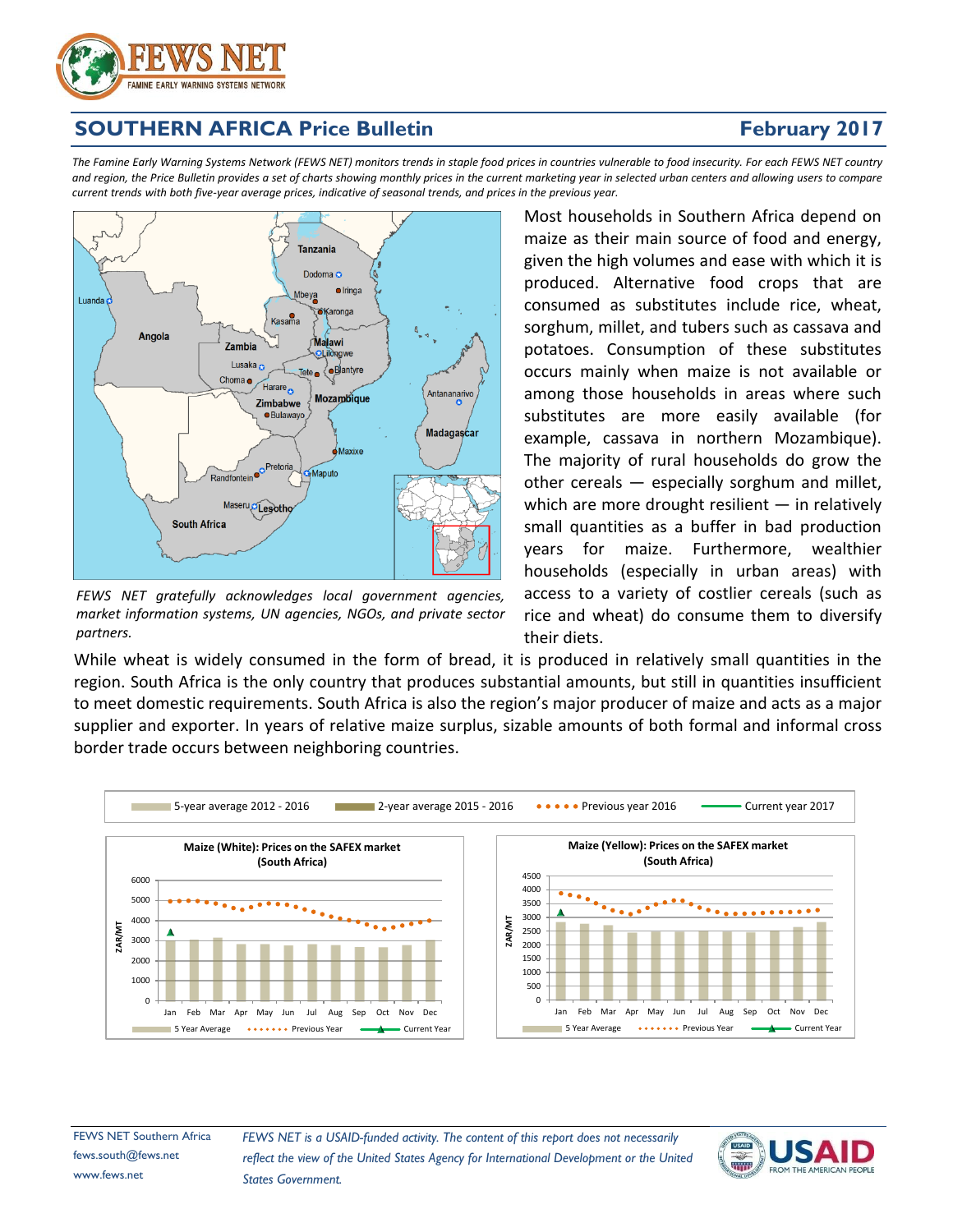## **SOUTHERN AFRICA Price Bulletin February 2017**



5-year average 2012 - 2016 2-year average 2015 - 2016 Previous year 2016 Current year 2017















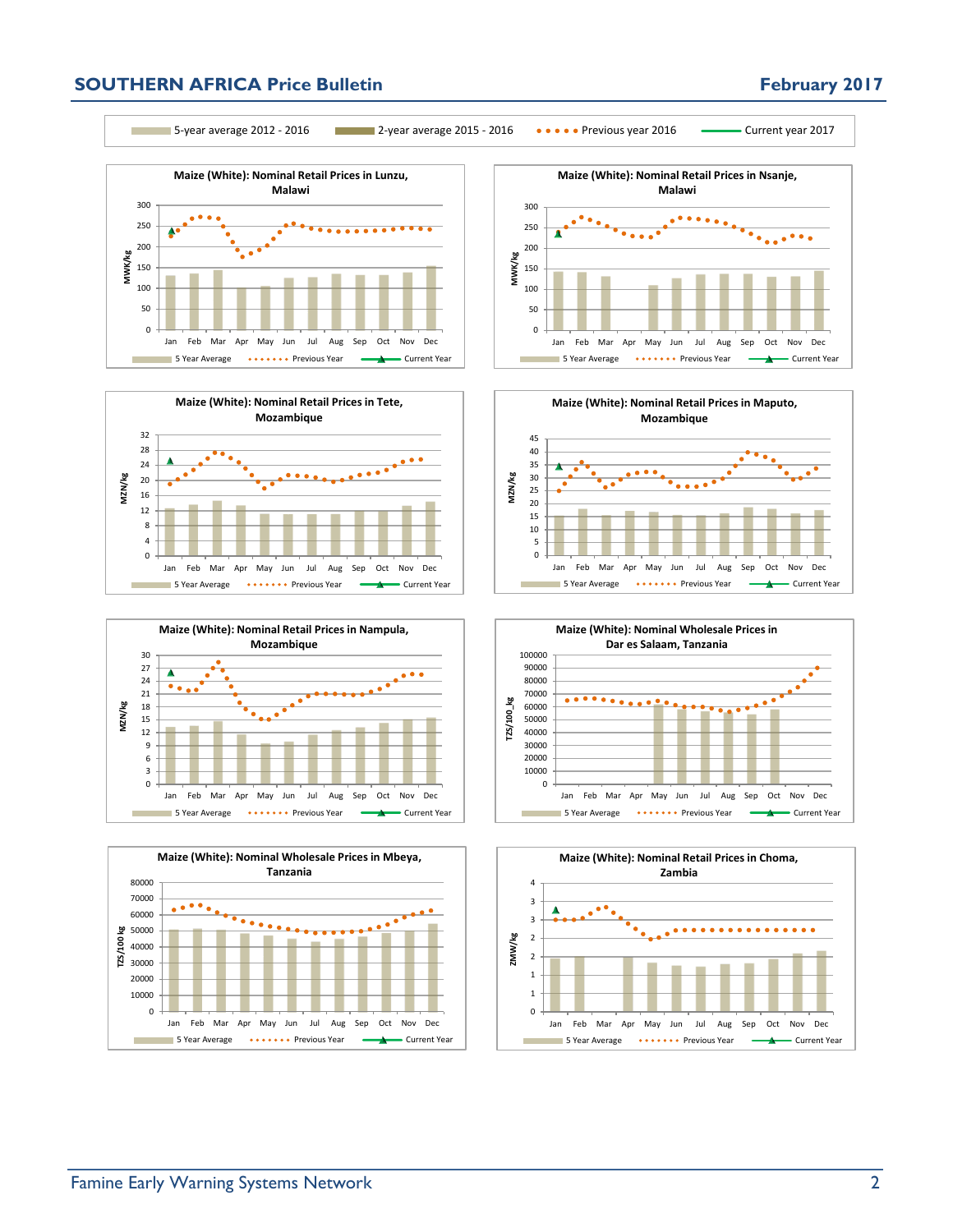## **SOUTHERN AFRICA Price Bulletin February 2017**



5-year average 2012 - 2016 2-year average 2015 - 2016 Previous year 2016 Current year 2017











**MAIZE FLOUR (Roller Maize Meal):** The markets below represent the major markets — both production and consumption — within each country in the region.



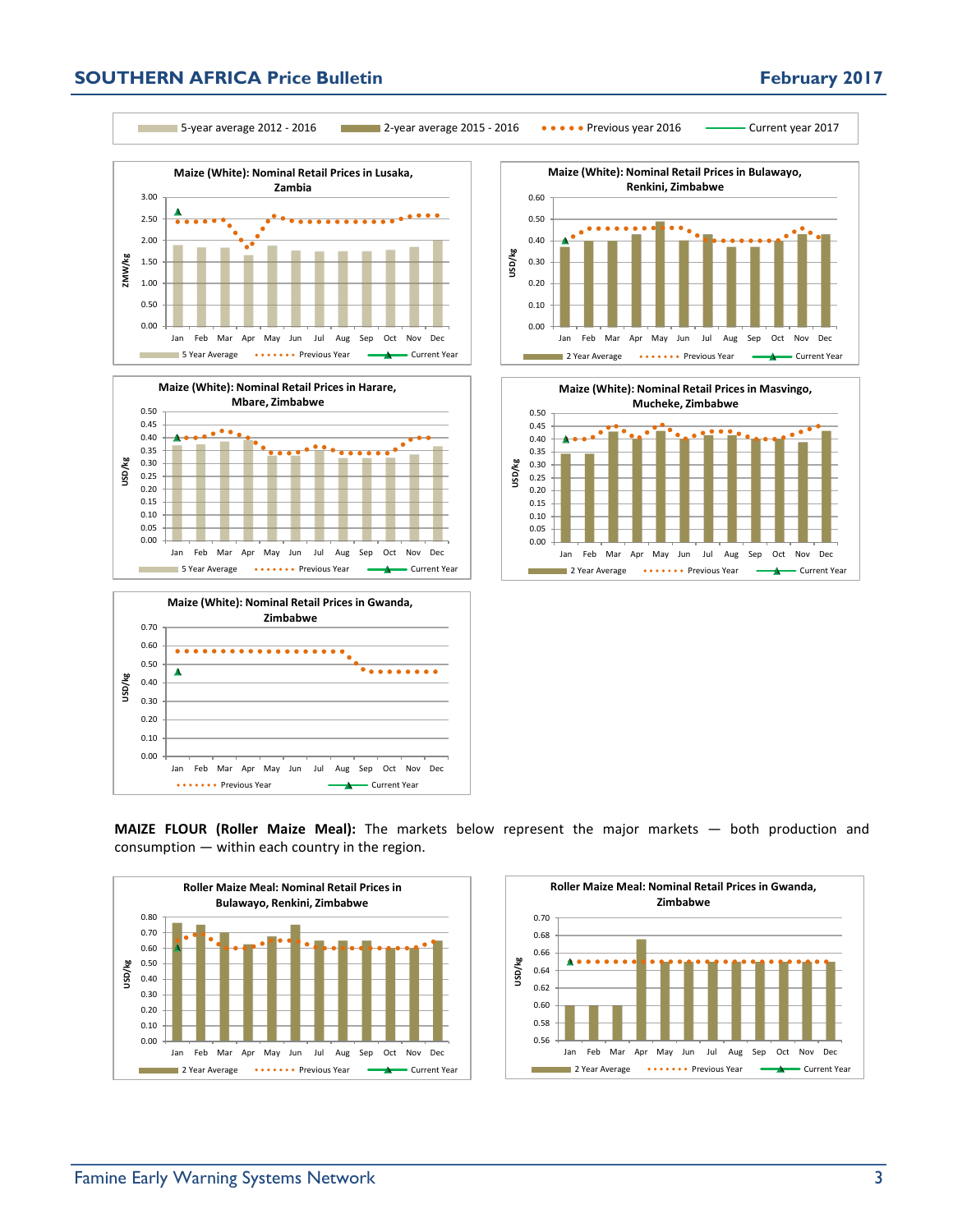### **SOUTHERN AFRICA Price Bulletin February 2017**

0.00

**USD/kg**

5-year average 2012 - 2016 2-year average 2015 - 2016 Previous year 2016 Current year 2017



Jan Feb Mar Apr May Jun Jul Aug Sep Oct Nov Dec

**5 Year Average Sum of value** Current Year



**RICE:** The markets below represent the major markets — both production and consumption— within each country in the region.